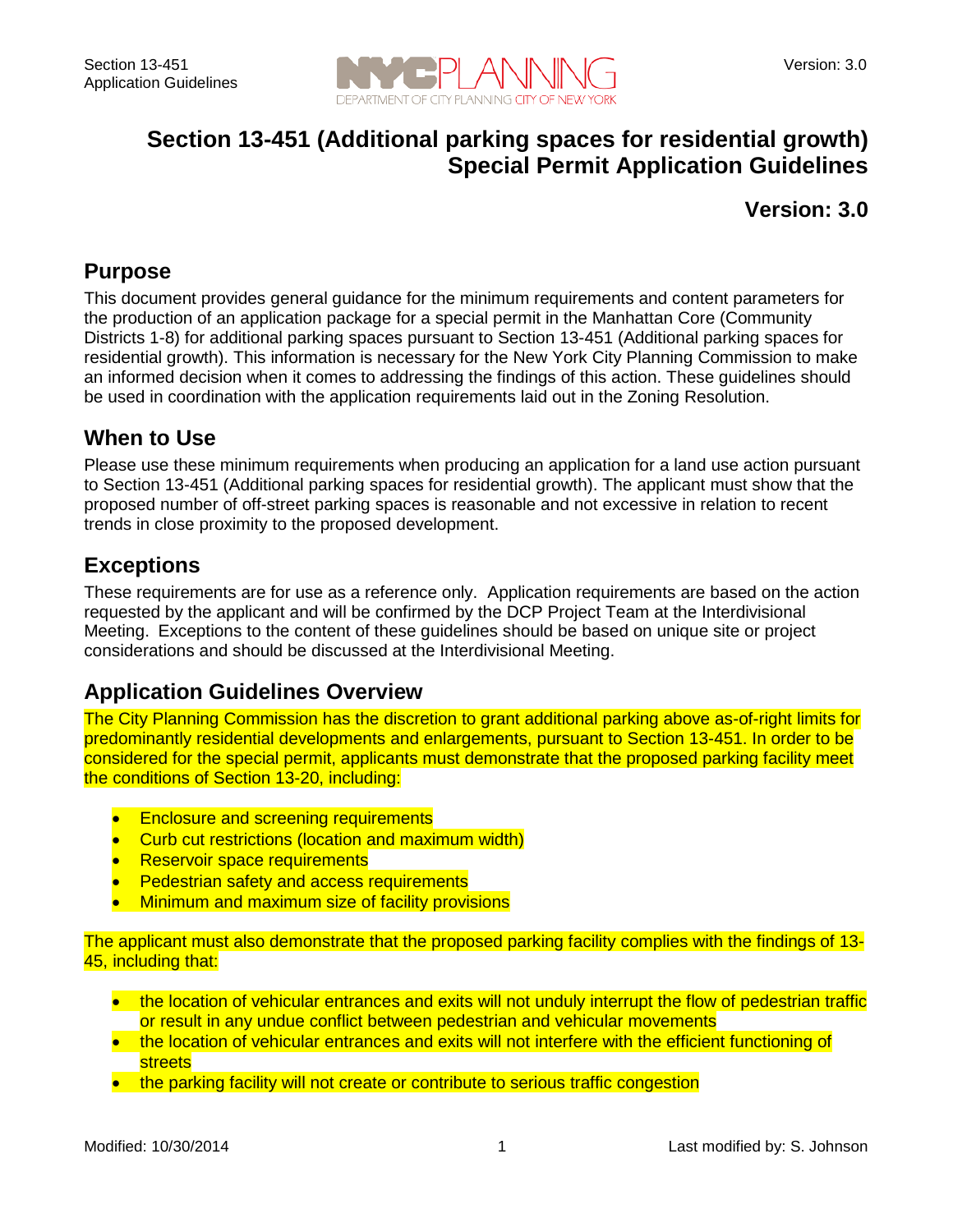

- exempted floor area for public parking garages is needed to prevent excessive on-street parking demand
- the parking facility will not be inconsistent with the character of the existing streetscape

Additionally, applicants must demonstrate that either:

- The number of parking spaces in the proposed facility is reasonable in relation to recent trends in close proximity with regard to:
	- o Increases in the number of dwelling units, and
	- o The number of public and accessory parking spaces constructed or eliminated (CPC may take into account parking facilities that have received building permits or special permits.

OR

• The number of parking spaces does not exceed the ratios which would be applied for an as-ofright facility (20% of the total number of dwelling units in Manhattan Community Districts 1, 2,3, 4, 5, and 6 or 35% in Manhattan Community Districts 7 and 8).

Additionally, the City Planning Commission may prescribe appropriate conditions and safeguards to minimize adverse effects on the character of the surrounding area and the Commission may take into account levels of vacancy in existing parking facilities within the area of the proposed parking facility

Specific guidelines for presenting these findings can be found below.

#### **Findings Statement Guidelines - Section 13-451(a)**

In order to address the findings related to Section 13-451(a), the applicant must show that the proposed number of residential off-street parking spaces is reasonable and not excessive in relation to recent trends within close proximity to the proposed development. To make this determination, the applicant should consider and analyze sites where the net number of residential units and residential parking spaces has changed over approximately the past ten years, and, up to the build year of the proposed development within the study area. The study area is defined as approximately one-third (1/3) of a mile (1,760 feet) from the edge of the zoning lot. Maps of the study area should be created that show residential parking change sites and residential unit change sites. The applicant must verify and confirm each parking facility change site and every residential unit change site identified in the study area during the study period.

The study period is defined as approximately a ten year look-back prior to the application filing, along with expected changes through the build year of the proposed development.

#### **Residential Parking Change Analysis**

When assessing residential off-street parking within the study area, the analysis should consider both DCA- licensed (Department of Consumer Affairs) public parking facilities where a portion of parking spaces are used as a shared resource by local residential parkers, and non-DCA accessory residential parking facilities. To determine the changes in residential parking spaces, the applicant should provide a map and table of all residential parking change sites indicating the net change in parking spaces at each location throughout the study area. For non-DCA parking sites, the applicant should review Certificates of Occupancies of new buildings, make site visits, review building bulk and use, look for curb cuts, etc., in order to estimate the change in the number of accessory (non-public) residential parking spaces during the study period, if any.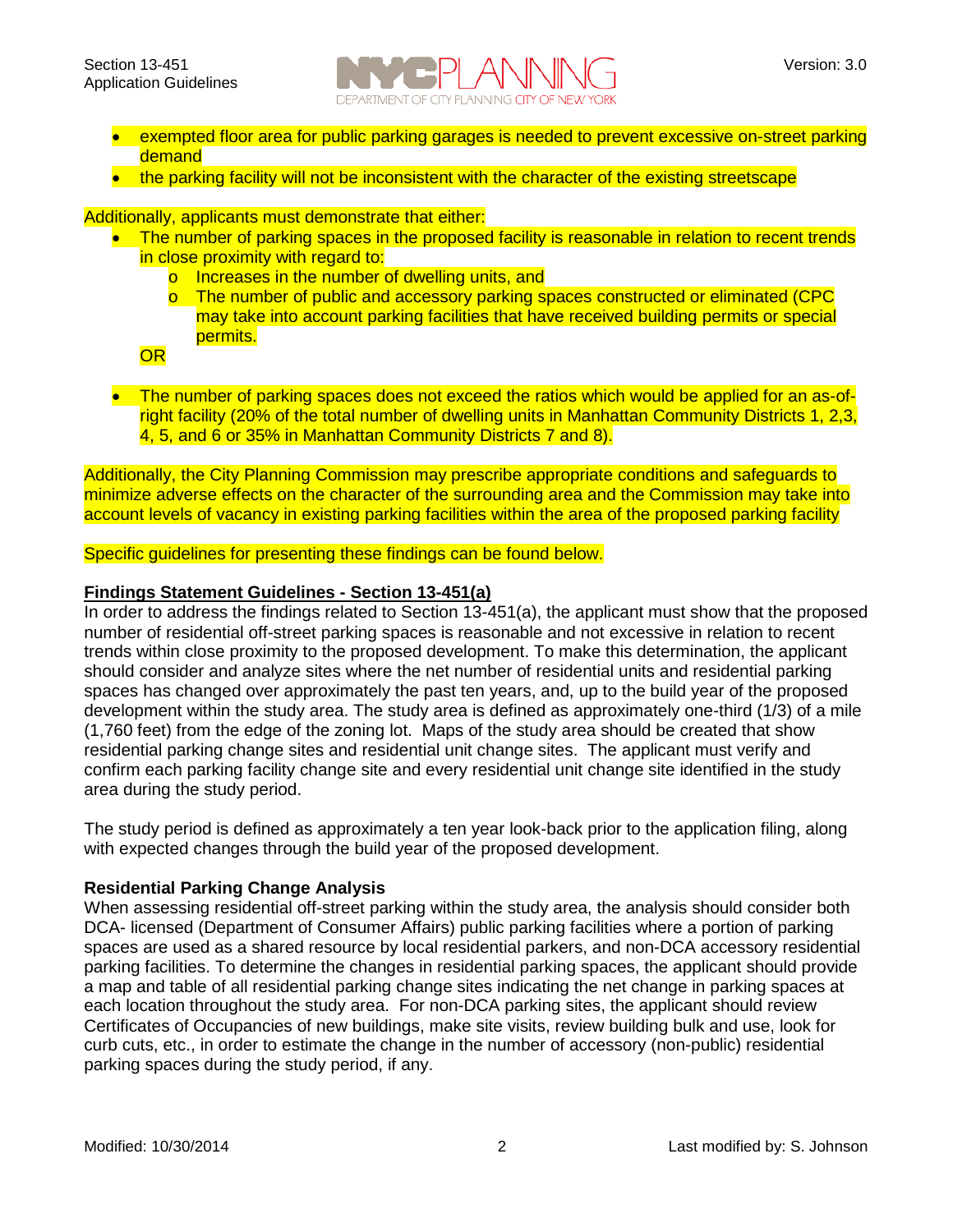

For DCA-licensed parking facilities that have been or will be eliminated in the study area within the study period, the applicant should determine the percentage of public parking spaces that were/are used by residents at each facility. This can be determined through information provided by garage operators, independent surveys, or other methods. The applicant can also use the residential parking percentages for parking facilities provided in the Manhattan Core Public Parking Study [\(www.nyc.gov/html/dcp/html/mn\\_core/mn\\_core\\_study.shtml\)](http://www.nyc.gov/html/dcp/html/mn_core/mn_core_study.shtml). For parking facilities in CD1 the percentage of parking used by residents is 42 percent; in CD2 and CD3 it is 67 percent; in CD4 it is 30 percent; in CD5 is it 24 percent; in CD6 it is 44 percent; in CD7 and CD8 it is 69 percent.

In general, for DCA-licensed facilities within new residential, mixed-use, and commercial developments from the study period, the following methodology should be used: if the number of parking spaces represents an increase in parking, the percentage of residential parkers should be assigned at 100 percent; whereas, if the number of DCA parking spaces represents a decrease (i.e. the project site contains a DCA facility), the CD-based percentages cited above should be used to calculate residential parking. For the latter case, the applicant may present data to justify a different percentage of residential parking, for example, asking the operator of a facility the percentage of vehicles parked by residents. All DCA facilities located on new residential developments sites (both those representing losses and gains in off-street parking) should be documented in the Residential Unit Change Analysis inventory, and not appear on the Residential Parking Change Analysis inventory.

The number of parking spaces listed by the DCA in a DCA-licensed parking facility is the official number to use in analyzing changes in parking. Residential parking change sites are defined as having changed parking capacity from the beginning of the study period to the end of the study period and not changes only within the study period. For example, a study period from 2004 (ten years back from the land use application filing year of 2014) to the 2016 build year, should not consider as a parking change site a facility where a change in parking only occurred between 2006 and 2007.

Sites that have a change in residential parking during the study period include 1) locations within the study area where there has been a change in the number of DCA-licensed spaces whether they are within a residential building or not, and 2) locations within the study area where there has been a change in non-DCA accessory residential parking. For example, if a site changes from a private, nonresidential parking facility to a DCA-licensed facility during the study period, it counts as a DCA change site, with the appropriate percentage of spaces (based on Community District percentages listed above) allocated to residential parking.

#### **Residential Unit Change Analysis**

For analysis of the amount of change in residential units, the applicant should provide a map and table of residential unit change sites, indicating the net change in residential units (new buildings, residential conversions, and demolitions) during the study period throughout the study area. The applicant must also analyze sites that are expected to change in the near future up to the build year of the proposed development. The table should also show the number of residential parking spaces that could be built as-of-right, the number of spaces actually built, and, if applicable, the number of "unbuilt" parking spaces (which is the difference between allowed and built parking spaces). New residential developments with DCA-licensed parking facilities should be included in the Residential Unit Change map and table and not the Residential Parking Change map and table.

#### **Residential Growth Parking Ratio**

Within the study area, the applicant should calculate the residential growth parking ratio which is done by taking the net change in the number of parking spaces (adding DCA and non-DCA parking spaces) and dividing by the net change in the number of residential units during the study period. The applicant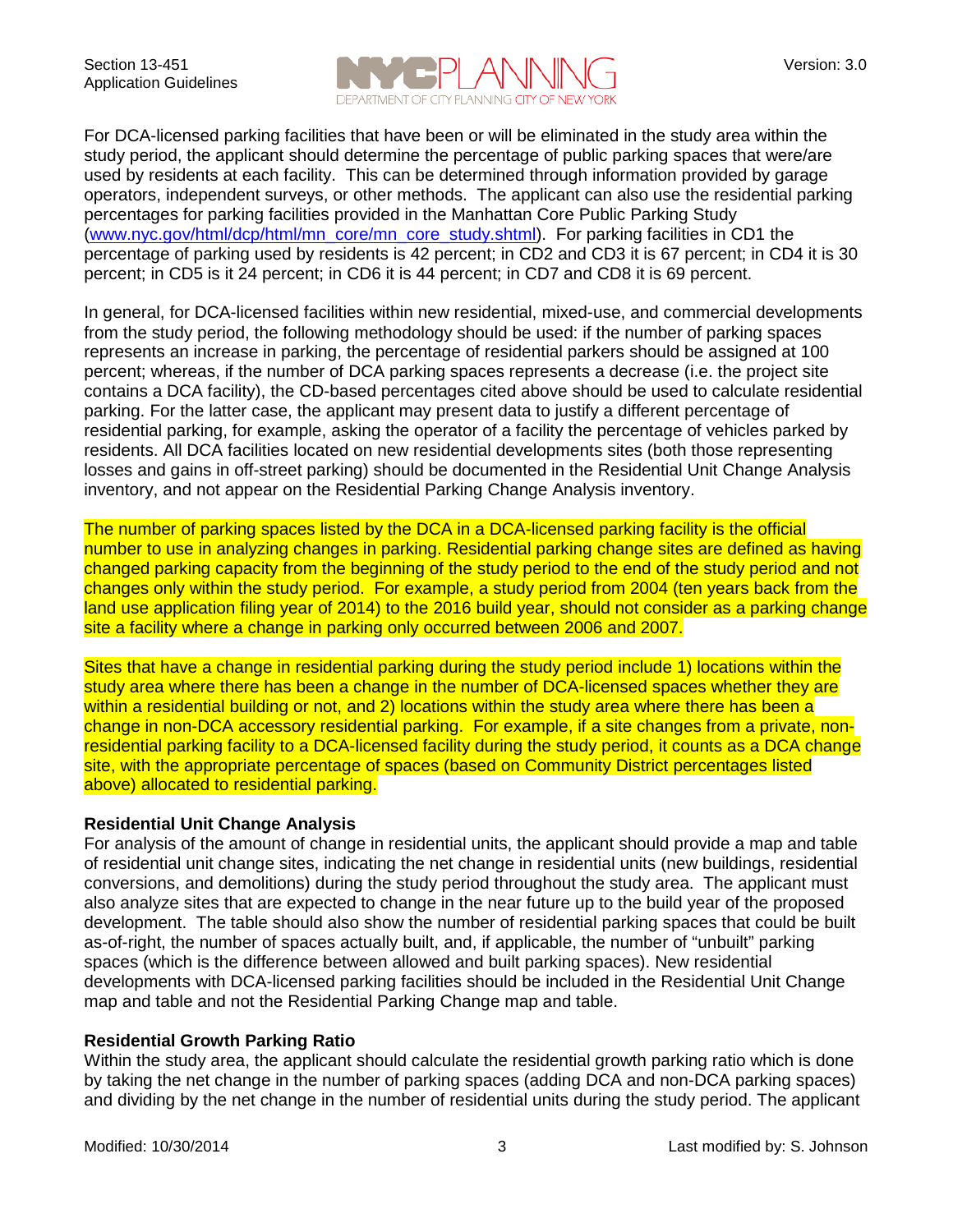

should also provide a residential growth parking ratio that includes the proposed project, i.e. the proposed number of parking spaces and residential units in the application. Both numbers should be expressed as a percentage and as a number (see Residential Growth Parking Ratio definition). The target percentage of parking spaces to residential units is the same as the AOR parking maximums in the Manhattan Core: 20 percent of units for Community Districts 1-6 and 35 percent of units for Community Districts 7-8. Any pending special permits that include residential parking spaces and/or residential units should have a separate residential growth parking ratio discussed and listed in the narrative. DCP review and analysis of the data may differ from the applicant's due data updates, new administrative data, data corrections, and differences in study area boundaries and study period.

**Special Permit Findings Narrative** Using the residential growth parking ratio, described above, the applicant should create a narrative that discusses how the proposed residential parking is reasonable and not excessive in relation to recent trends in close proximity to the proposed development. Pending special permits that are located within the study area, but have not fully completed the land use review process, should be included in the narrative section of the analysis towards the end. This should include a separate residential growth parking ratio that includes any pending special permit projects. Pending special permits should not be included in Table 1 or Table 2.

#### **Associated Sites for Residential Growth Special Permit**

If necessary, the applicant must identify one or more nearby residential growth sites and/or a residential parking change site to "associate" with every parking space in the proposed development. The purpose of associating with these sites is to ensure that the same sites are not used again for future residential growth special permits. The special permit application should therefore include a list of one or more associated sites where unbuilt, as-of-right accessory parking spaces are associated with the proposed project. The associated site(s) should be based on the residential parking change and residential growth analyses, beginning with sites closest to the proposed development.

The applicant must first self-associate with its own proposed development site if off-street residential parking spaces were lost, such as if there was a parking facility with residential parking on the site previously that was lost due to the proposed development. The applicant must also self-associate the number of parking spaces in their new residential accessory garage or new public parking garage with residential units up to the permitted as-of-right residential parking percentages per unit (20% for Community Districts 1-6 and 35% for Community Districts 7-8). For example, a 40-unit building with 14 parking spaces in CD5 can self-associate 8 parking spaces (20% of 40-units); and a development in CD3 with 160 residential units and a 100-space public parking garage can self-associate 32 parking spaces (20% of 160). In each case, the applicant must associate the rest of their parking spaces starting from nearest sites that have lost residential parking and/or unbuilt as-of-right residential parking. Unbuilt, as-of-right community facility and as-of-right commercial/retail parking spaces in mixed-use developments are not eligible for associations. DCP will also provide a list of previously "associated" sites which should not be considered for the proposed project. The applicant may also associate with its own proposed development site if off-street residential parking spaces will be lost as a result of the development.

#### **Data Resources**

In order to prepare an analysis of the recent trends, DCP is providing data from DCA and the Department of Buildings (DOB). This data is a starting point for the applicant to verify, analyze and prove that the proposed number of off-street parking spaces is reasonable and not excessive in relation to recent trends in close proximity to the proposed development. Other data sources include field surveys, PLUTO, DOB online records, and Sanborn maps. The applicant must verify and confirm each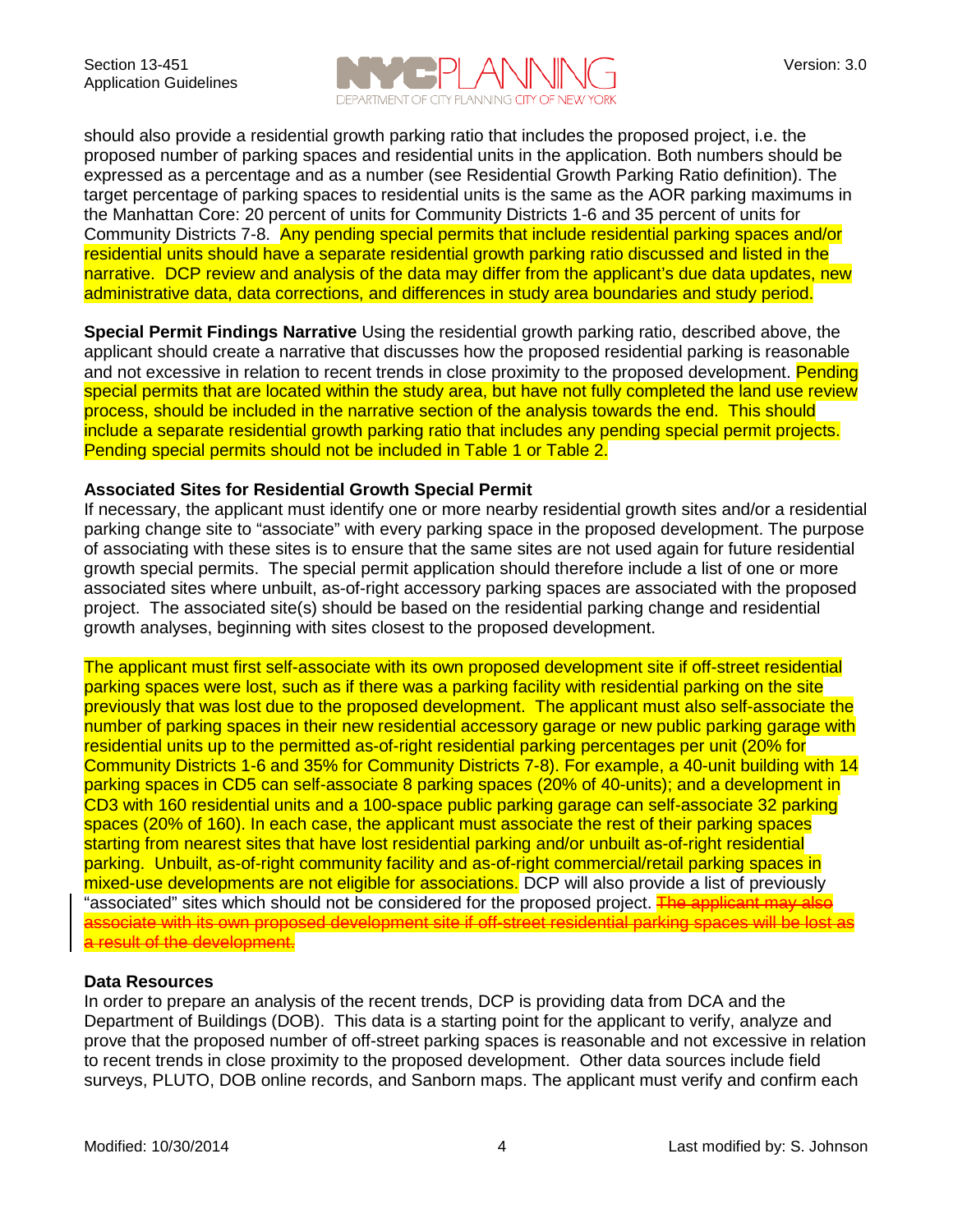

parking facility change site (DCA and non-DCA) and every residential unit change site identified in the study area during the study period.

The DCA data consists of:

- 1. a list of DCA "change sites," defined as locations where the number of DCA-licensed parking spaces is likely to have increased or decreased over the past 10 years;
- 2. an archive of DCA-licensed off-street parking facilities in the Manhattan Core for the past 10 years.

The DOB data consists of:

- 1. an archive of Certificates of Occupancy for new residential developments (including residential conversions) through the past 10 years;
- 2. an archive of DOB permits for new residential buildings and applicable alterations (e.g. residential conversions) issued in the previous two years.

DCP may also provide additional information and guidance about sites where the number of residential units has changed in the study period, or is expected to change in the near future. This information may include approved special permits that have not yet received a DOB Building Permit. DCP will also provide any relevant residential growth parking and residential unit change analysis from previous applicants. This information may include previously "associated" residential growth sites and/or residential parking change sites which should not be considered for "associating" with the proposed project. The applicant should also use Sanborn Maps, field visits, and interviews with parking facility staff to augment, confirm and gather information.

#### *Maps created for the Residential Parking Change Analysis and the Residential Unit Change Analysis must be submitted to DCP with shapefiles.*

The DCA and DOB data is being provided for informational purposes only and may be useful to applicants seeking a special permit for off-street parking within the Manhattan Core (Community Districts 1-8) in the creation of an inventory of parking and housing development within close proximity to the subject site for the study period. DCP does not warranty the completeness, accuracy, content or fitness for any particular purpose or use of the data, nor are any such warranties to be implied or inferred. DCP is not liable for any deficiencies in the completeness, accuracy, content or fitness for any particular purpose or use of the data, or application utilizing such data.

#### **Findings Statement Guidelines - Section 13-451(b)**

In order to address the findings related to Section 13-451(b), the applicant must show that the proposed ratio of residential off-street parking spaces to dwelling units does not exceed the as-of-right parking maximum ratios that would be applied to a parking facility within the Manhattan Core Community District where the applicant's proposed facility is located. For Manhattan Community Districts 1-6 the AOR parking maximum is set at 20 percent of dwelling units and for Community Districts 7-8 it is 35 percent of dwelling units. Applicants will likely utilize Section 13-451(b) if the subject parking facility is located in one of three Special Districts (Clinton, Little Italy, and Lincoln Square) in which as-of-right accessory parking is not permitted throughout or in certain areas, or if the number of units in a proposed residential development is large enough that applying the as-of-right parking ratio would exceed the cap of 200 parking spaces for accessory residential facilities (Section 13-11).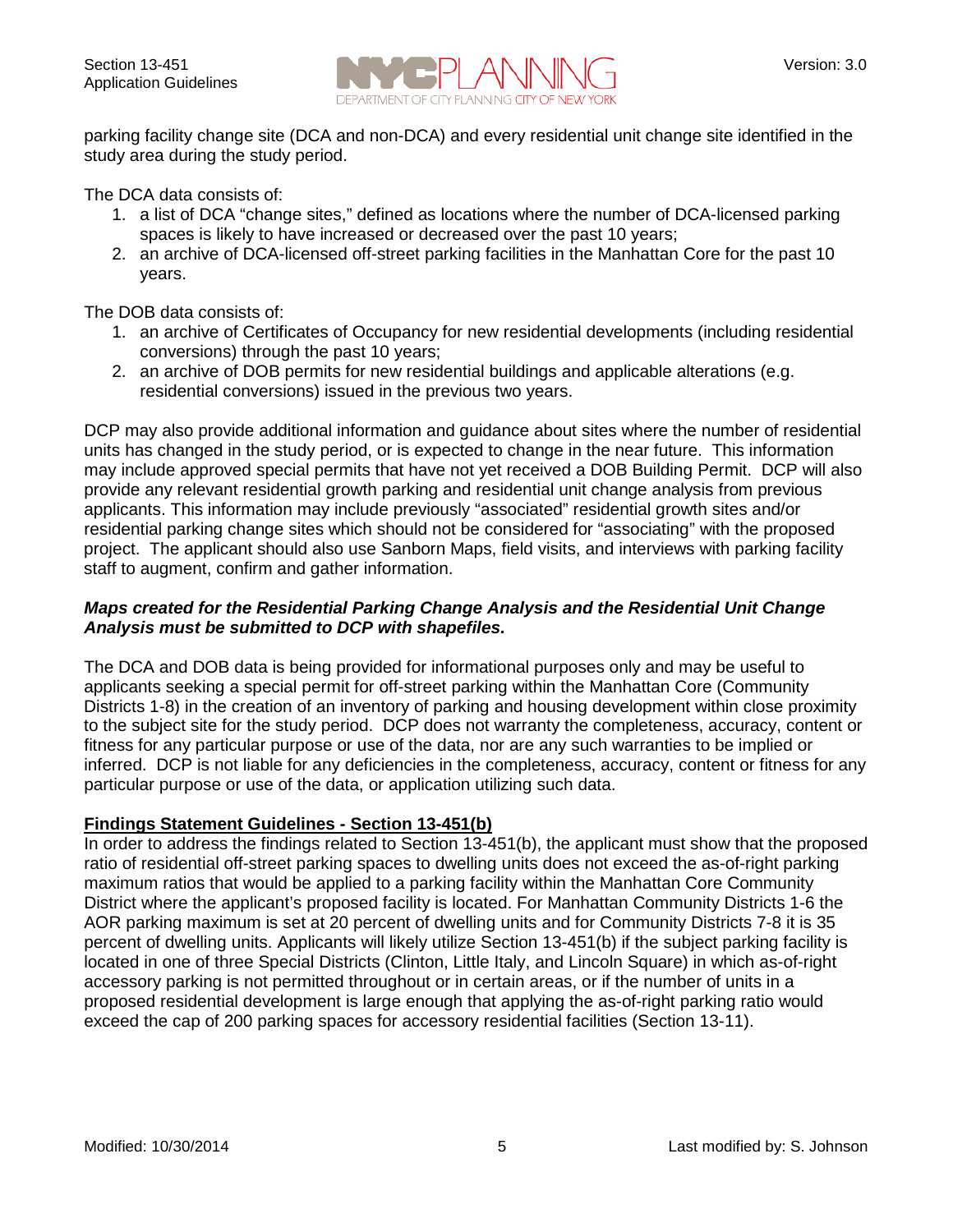

### **Priority of Review**

Given that throughout the Manhattan Core there exists only a limited number of sites where un-built, as-of-right accessory spaces are available for a proposed development to associate with, there is a possibility that multiple pending applications with overlapping study areas may seek to associate with the same un-built, as-of-right accessory spaces.

In order to reduce the uncertainty surrounding the amount of potential spaces that are available for an applicant to potentially associate with at any given time, and to establish a predictable, fair and orderly queue for processing pending applications which may otherwise potentially request to associate with the same un-built spaces, the Department of City Planning will follow the guidance below:

- a) Applications will be reviewed in accordance with existing pre-application submission and meeting requirements set forth in RCNY Title 62 Chapter 10 of the City Planning Rules.
- b) Applications will be certified for review in ULURP in order of receipt of a date and timestamped Pre Application Statement which has been accepted by City Planning.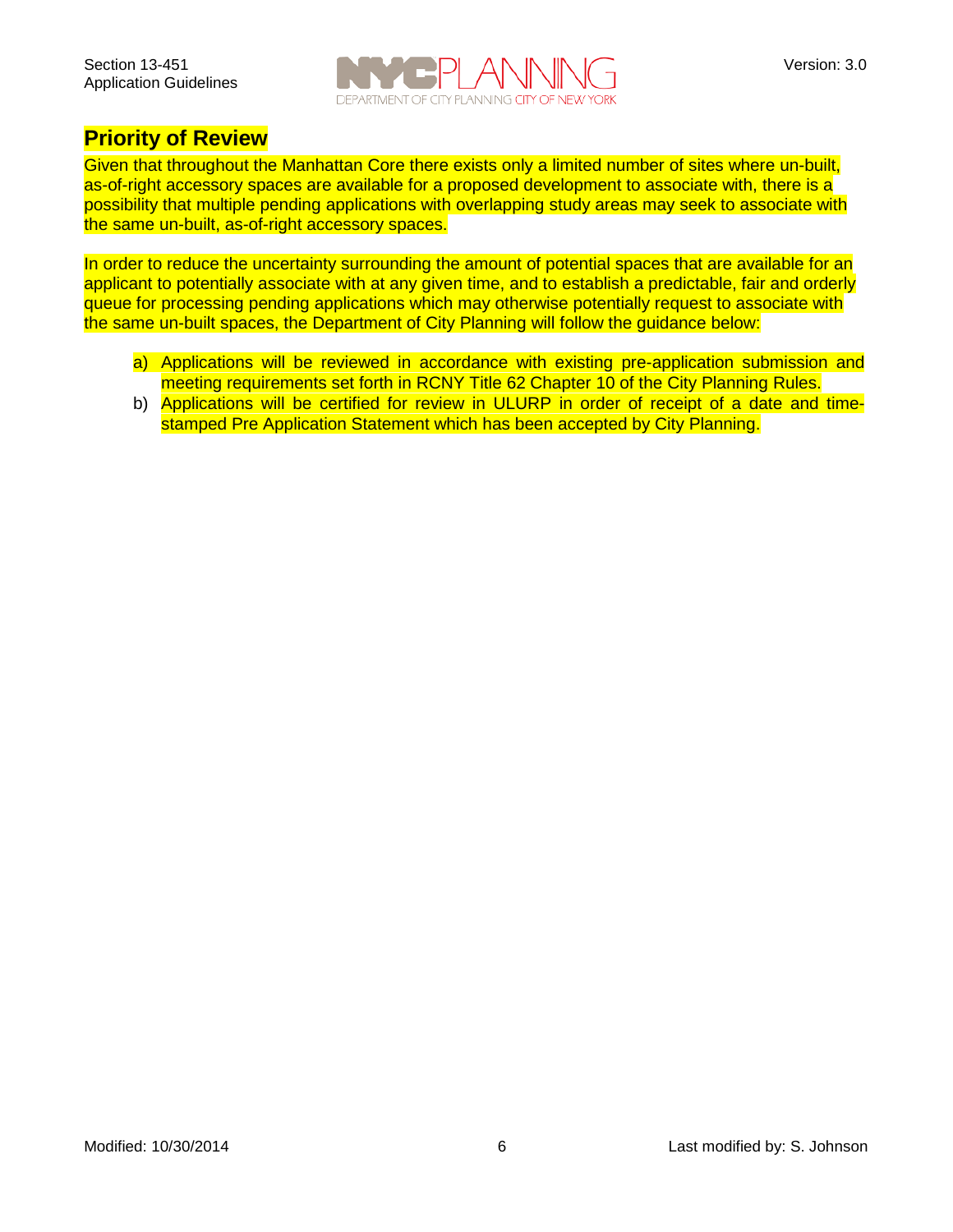

# **Terms**

**The Study Area:** Approximately 1/3 of a mile, or 1,760 feet from the edge of the proposed development's zoning lot.

**The Study Period:** Approximately 10 years prior to the application filing and up to the build year of the proposed development.

**Residential Parking Change Sites:** indicating the net change in the number of parking spaces in DCA-licensed parking facilities and accessory parking spaces in residential buildings without a DCAlicense within the study area.

**Residential Unit Change Sites:** indicating the net change in residential units at all locations within the study area. The applicant must also analyze sites that are expected to change in the near future up to the build year of the proposed development.

**Unbuilt Parking Spaces:** The difference between the number of parking spaces that a development could build AOR and the number actually built.

**Associated Sites:** The applicant must identify one or more residential growth sites and/or residential parking change sites to "associate" with each parking space in the proposed development. The associated sites must be located closest to the proposed development.

**Residential Parking Percentage:** the percentage of parking spaces at a parking facility used by residents. The applicant should determine the percentage of public parking spaces that were/are used by residents at each facility or use the percentages provided in the Manhattan Core Public Parking Study.

**Residential Growth Parking Ratio:** dividing the change in the number of parking spaces (adding DCA and non-DCA parking spaces) by the change in the number of residential units during the study period.

10 year Ratio = 
$$
\underline{A + B}
$$

**C**

10 year Ratio with Project  $=$ 

**C + P2**

### **A = Change in Number of DCA Parking Spaces multiplied by percentage of residential parkers in Community District**

Data Provided

- DCA Change Sites likely gain or loss in DCA spaces over past 10 years
- Supplement to DCA Change Sites facilities added to the Change Sites list because they are operating in current year on same BBL as "New Residential Development Site" (see below), but not showing a gain or loss in DCA spaces over the past 10 years
- DCA Historical archive (including Changes Sites and non-Change Sites) which can be useful for research of parking facilities in the Study Area
- DCA parking facility Residential Parking Ratios use the Manhattan Core Parking Study percentages if applicant is unable to determine through fieldwork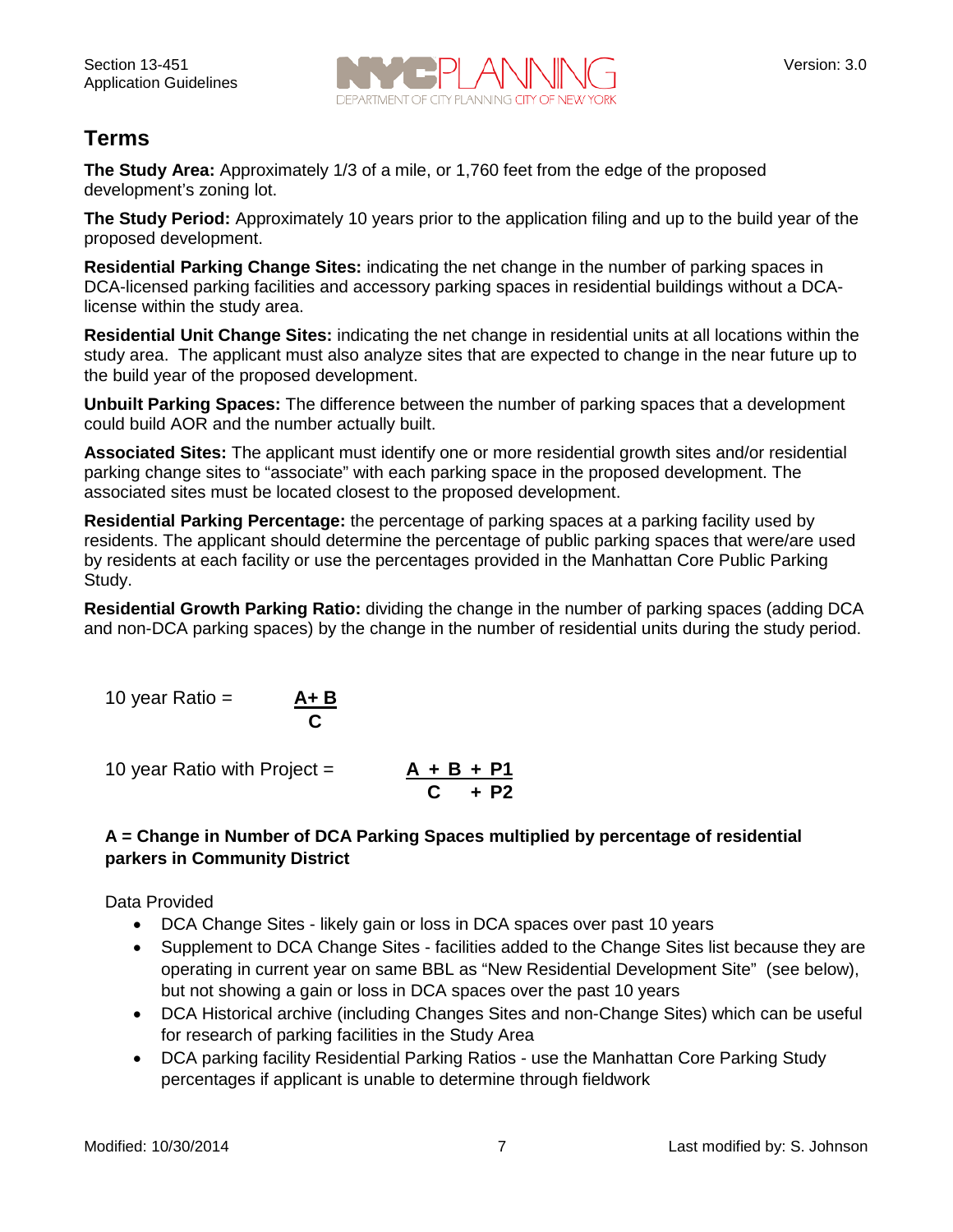

• Residential parking change analysis and residential unit change analysis within the applicants study area from previously approved Manhattan Core special permits for residential growth – includes sites that have already been associated

Research Required

- Confirmation of DCA capacity at each site for the beginning and end of 10-year lookback period (DOB online, field visits, Sanborn maps)
- Calculation of number of residential monthly parking spaces at each DCA facility analyzed

### **B = Change in Number of Non-DCA Accessory Residential Parking Spaces**

Data Provided

• New residential development sites (see C, below)

Research Required

- Determine change in non-DCA residential accessory parking for new residential development sites
- Determine whether DCA-licensed Public Parking garages and Public Parking lots have ceased operation permanently in the Study Area in the Study Period

#### **C = FINAL Change in number of units of Residential Units**

Data Provided

- DOB Certificate of Occupancy's for new residential buildings or major alterations that added residential units (e.g. loft conversion) going back 10 years
- DOB New Building Permits for new residential buildings or major alterations that added residential units (e.g. loft conversion)
- Residential parking change analysis and residential unit change analysis within the applicants study area from previously approved Manhattan Core special permits for residential growth – includes sites that have already been associated
- Supplemental information from DCP

Research Required

• Determine universe of confirmed new residential development sites for the study period and calculate change in the number of residential units for each site (DOB online, field visits, Sanborn maps)

### **P1 = [Proposed Number of Parking Spaces (total number of spaces, whether or not DCA)] – [Number of residential parking spaces on the Project Site]**

### **P2 = [Proposed Number of Residential Units] – [Number of residential units currently on the Project Site]**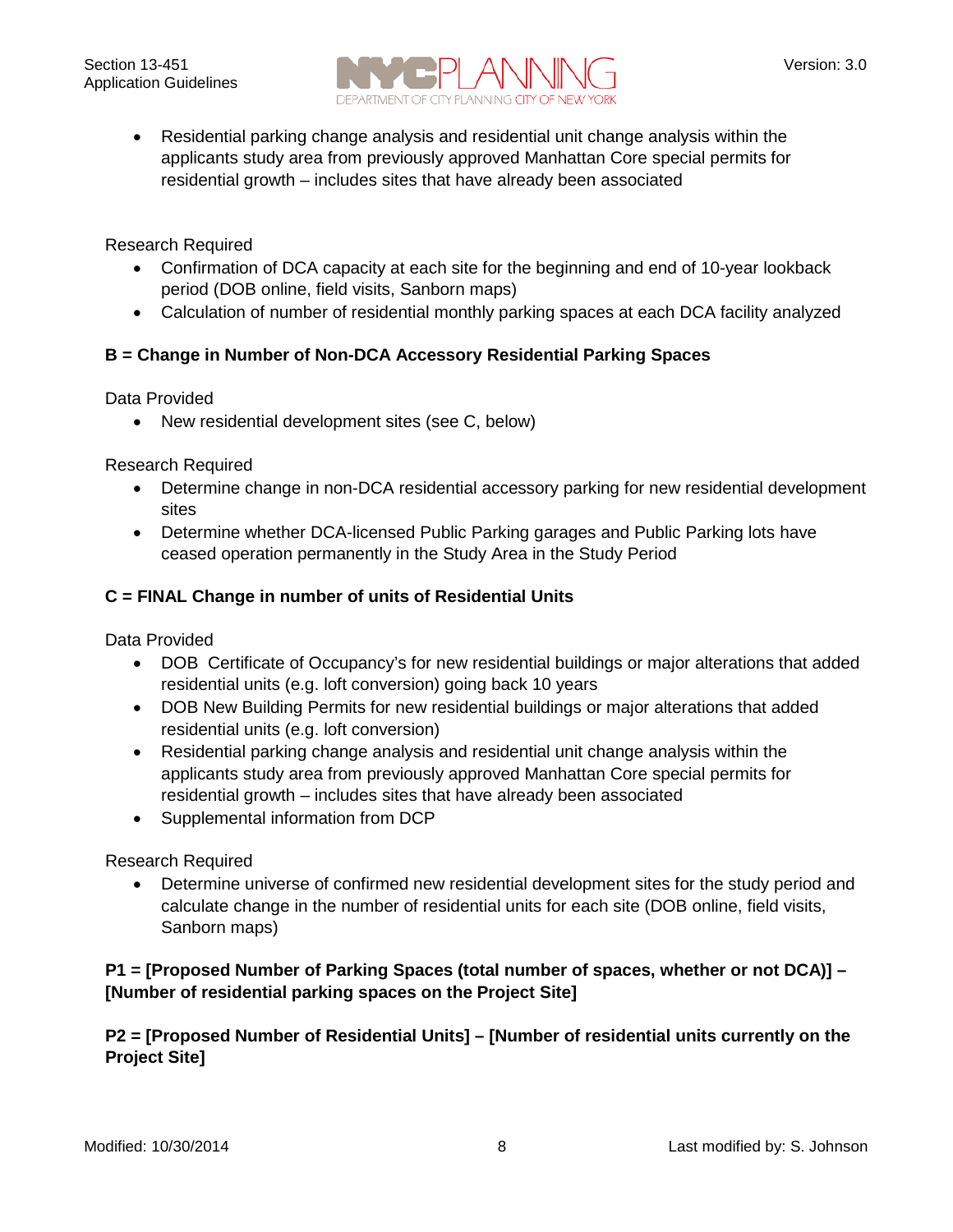

# **Submission Requirements**

## **Table A. Information Required for Analysis for 13-451(a)**

| <b>Number</b> | <b>Required</b>                                                                                                                       | <b>Content Requirements</b>                                                                                                                                                                                                                                                                                                                                                                                                                                                                                                                                                                                                                                                                                                                                                                                                                                                                                                                                                                                                                                                                                                                                                                                  | <b>Data Sources Provided</b><br>by DCP                                                                                                                                                                                                                                                                                                                                                                                                                                                                                                                                                                                                                                                                                                                            |
|---------------|---------------------------------------------------------------------------------------------------------------------------------------|--------------------------------------------------------------------------------------------------------------------------------------------------------------------------------------------------------------------------------------------------------------------------------------------------------------------------------------------------------------------------------------------------------------------------------------------------------------------------------------------------------------------------------------------------------------------------------------------------------------------------------------------------------------------------------------------------------------------------------------------------------------------------------------------------------------------------------------------------------------------------------------------------------------------------------------------------------------------------------------------------------------------------------------------------------------------------------------------------------------------------------------------------------------------------------------------------------------|-------------------------------------------------------------------------------------------------------------------------------------------------------------------------------------------------------------------------------------------------------------------------------------------------------------------------------------------------------------------------------------------------------------------------------------------------------------------------------------------------------------------------------------------------------------------------------------------------------------------------------------------------------------------------------------------------------------------------------------------------------------------|
| Table 1       | <b>Residential</b><br><b>Parking</b><br>Change<br><b>Analysis:</b><br>Map<br>(including<br>shapefiles),<br>Table, and<br>spreadsheets | Label the project site, the Parking Study<br>$\bullet$<br>Area at one-third mile (approx.) around<br>the project site.<br>A map and table of all Residential<br>Parking Change Sites for the Study<br>Period both within the one-third mile<br>Study Area. The inventory should include<br>both DCA Parking Change Sites and<br>non-DCA sites with changes to<br>residential parking. The table should<br>include:<br>Borough Block Lot (BBL) and<br>address.<br>All sites should be listed in<br>ascending order based on<br>distance (in feet) from the<br>proposed development starting<br>with the closest. Distance from<br>proposed development (in feet).<br>Number of residential parking<br>$\bullet$<br>spaces at the beginning of the<br><b>Study Period (including</b><br>calculation of the total number of<br>DCA spaces and percentage<br>used by residential parkers).<br>Number of residential parking<br>spaces at the end of the Study<br>Period (including calculation of<br>the total number of DCA spaces<br>and percentage used by<br>residential parkers).<br>Net difference between the<br>number of residential parking<br>spaces at the beginning and end<br>of the study period. | DCA off-street parking<br>$\bullet$<br>data consisting of: 1)<br>DCA "change sites,"<br>defined as locations<br>where the number of<br>DCA-licensed parking<br>spaces is likely to have<br>increased or decreased<br>over the past 10 years;<br>and 2) an archive of<br>DCA-licensed off-street<br>parking facilities in the<br>Manhattan Core for the<br>past 10 years.<br>DOB data about new<br>$\bullet$<br>residential<br>developments with<br>accessory parking as<br>shown below.<br>Any applicable<br>$\bullet$<br>information about sites<br>where the number of<br>residential parking<br>spaces is expected to<br>change. This<br>information may include<br>approved Special<br>Permits that have not<br>yet received a DOB<br><b>Building Permit.</b> |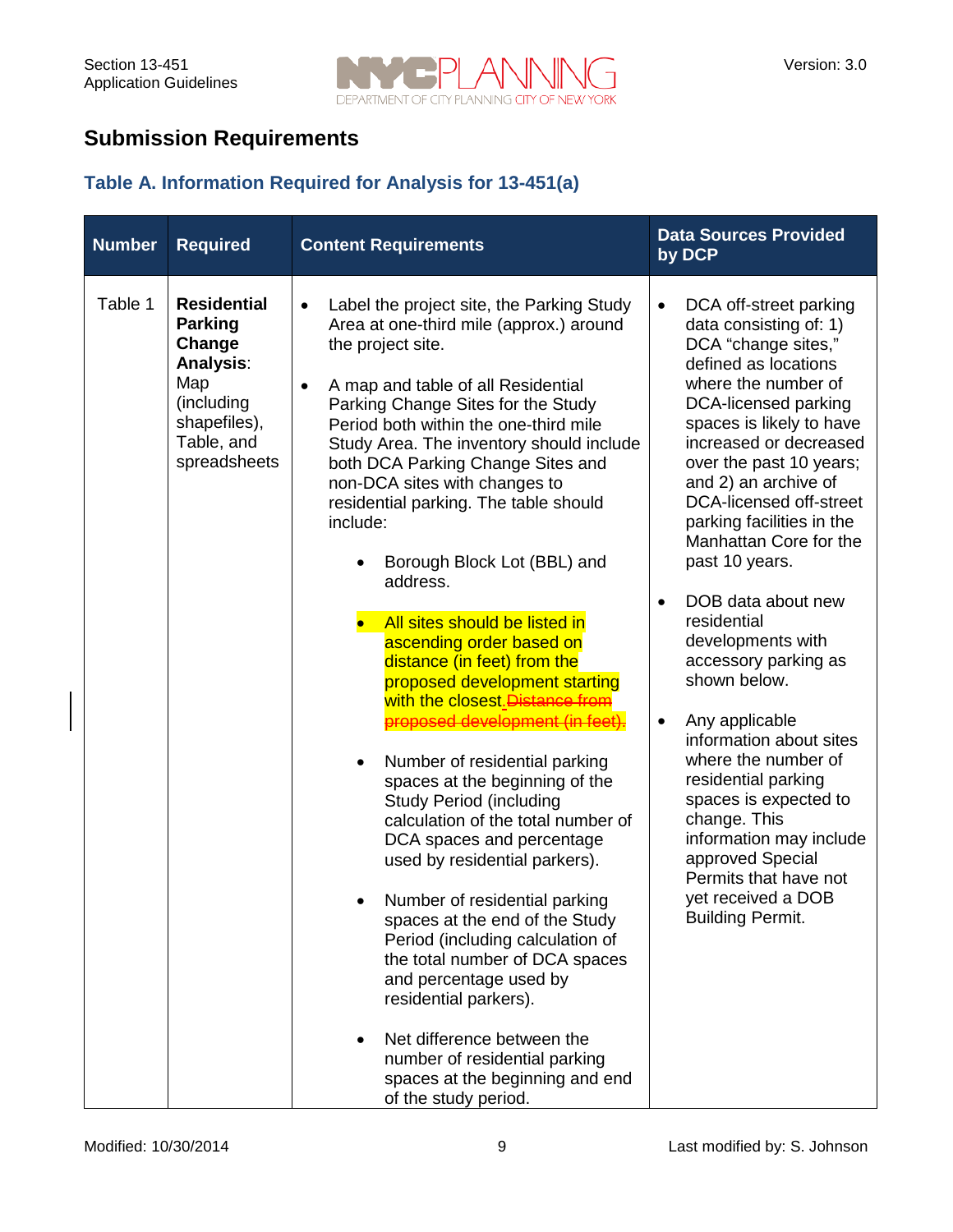

| <b>Number</b> | <b>Required</b> | <b>Content Requirements</b>                                                               | <b>Data Sources Provided</b><br>by DCP |
|---------------|-----------------|-------------------------------------------------------------------------------------------|----------------------------------------|
|               |                 | Spreadsheets of Residential Parking<br>Changes Sites should be included with<br>analysis. |                                        |
|               |                 | Shapefiles of maps.                                                                       |                                        |
|               |                 | Associated sites should be noted in a<br>column on the spreadsheet.                       |                                        |
|               |                 | Pending special permits should not be<br>included in the table or spreadsheet.            |                                        |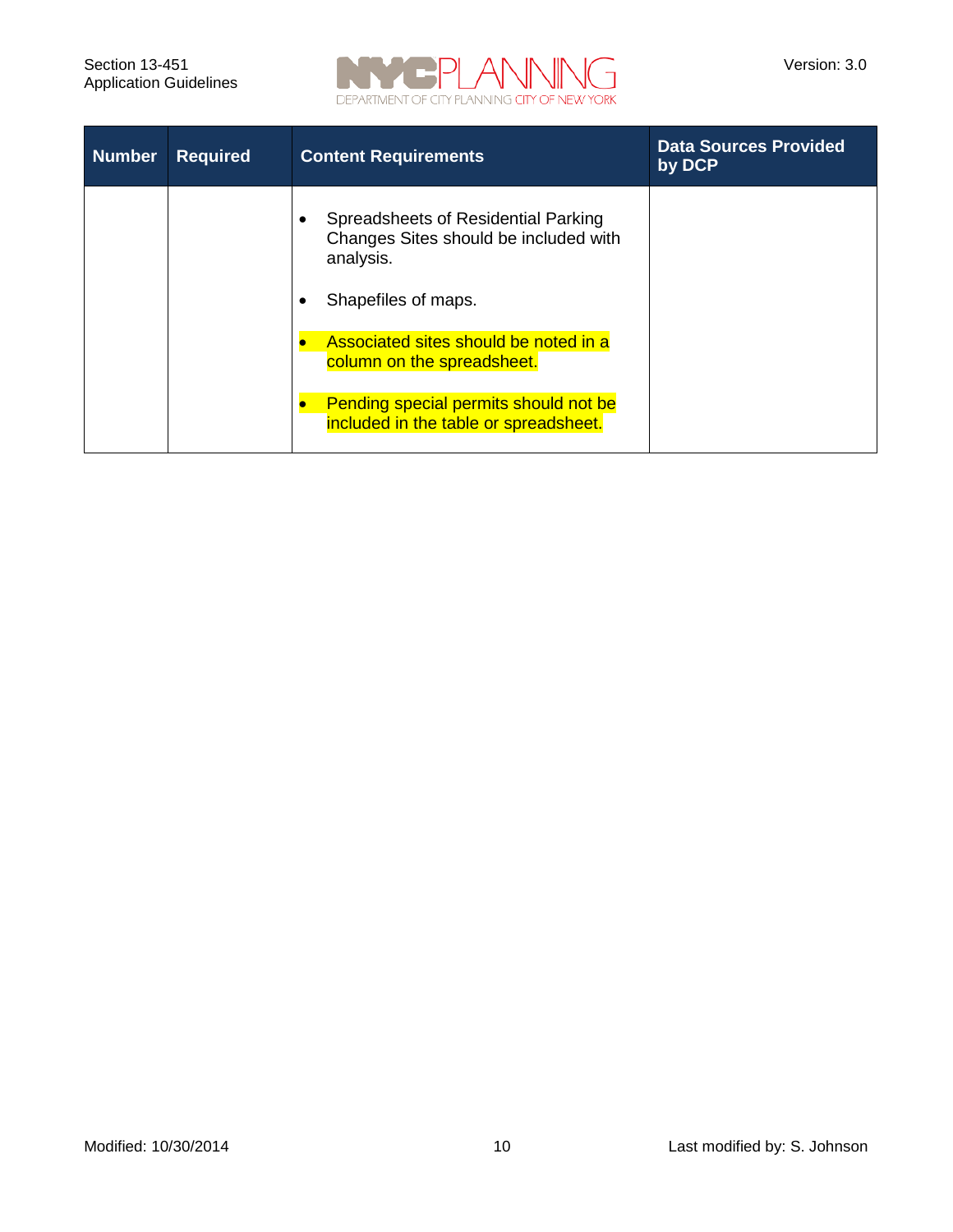$\overline{\phantom{a}}$ 

 $\overline{\phantom{a}}$ 



| <b>Number</b> | <b>Required</b>                                                                                                                | <b>Content Requirements</b>                                                                                                                                                                                                                                                                                                                                                                                                                                                                                                                                                                                                                                                                                                                                                                                                                                                                                                                                                                                                                                                                                                                                                                                    | <b>Data Sources Provided</b><br>by DCP                                                                                                                                                                                                                                                                                                                                                                                                                                                                       |
|---------------|--------------------------------------------------------------------------------------------------------------------------------|----------------------------------------------------------------------------------------------------------------------------------------------------------------------------------------------------------------------------------------------------------------------------------------------------------------------------------------------------------------------------------------------------------------------------------------------------------------------------------------------------------------------------------------------------------------------------------------------------------------------------------------------------------------------------------------------------------------------------------------------------------------------------------------------------------------------------------------------------------------------------------------------------------------------------------------------------------------------------------------------------------------------------------------------------------------------------------------------------------------------------------------------------------------------------------------------------------------|--------------------------------------------------------------------------------------------------------------------------------------------------------------------------------------------------------------------------------------------------------------------------------------------------------------------------------------------------------------------------------------------------------------------------------------------------------------------------------------------------------------|
| Table 2       | <b>Residential</b><br><b>Unit Change</b><br><b>Analysis:</b><br>Map<br>(including<br>shapefiles),<br>Table and<br>spreadsheets | A map and table of all new dwelling units<br>$\bullet$<br>and residential conversions for the Study<br>Period within the Study Area. The table<br>should include:<br>Borough Block Lot (BBL) and<br>address.<br>Distance from proposed<br>development (in feet). All sites<br>should be listed in ascending<br>order based on distance (in feet)<br>from the proposed development<br>starting with the closest.<br>Number of residential units at the<br>$\bullet$<br>beginning and end of the 10-year<br>study period.<br>For new residential buildings,<br>$\bullet$<br>number of parking spaces<br>allowed AOR, number of parking<br>spaces built, and the number of<br>"unbuilt spaces," if applicable.<br>New residential developments with DCA-<br>$\bullet$<br>licensed parking facilities should be<br>included in the Residential Unit Change<br>map and table and not the Residential<br>Parking Change map and table.<br>Spreadsheets of Residential Unit<br>Change Sites should be included with<br>analysis.<br>Shapefiles of maps.<br>٠<br>Associated sites should be noted in a<br>column on the spreadsheet.<br>Pending special permits should not be<br>included in the table or spreadsheet. | <b>DOB Certificates of</b><br>Occupancies issued or<br>modified in the 10-year<br>study period.<br><b>DOB New Building</b><br>Permits issued in the<br>last two years (for<br>future developments).<br>Any applicable<br>$\bullet$<br>information about sites<br>where the number of<br>residential units has<br>changed in the last 10<br>years, or is expected to<br>change. This<br>information may include<br>approved Special<br>Permits that have not<br>yet received a DOB<br><b>Building Permit.</b> |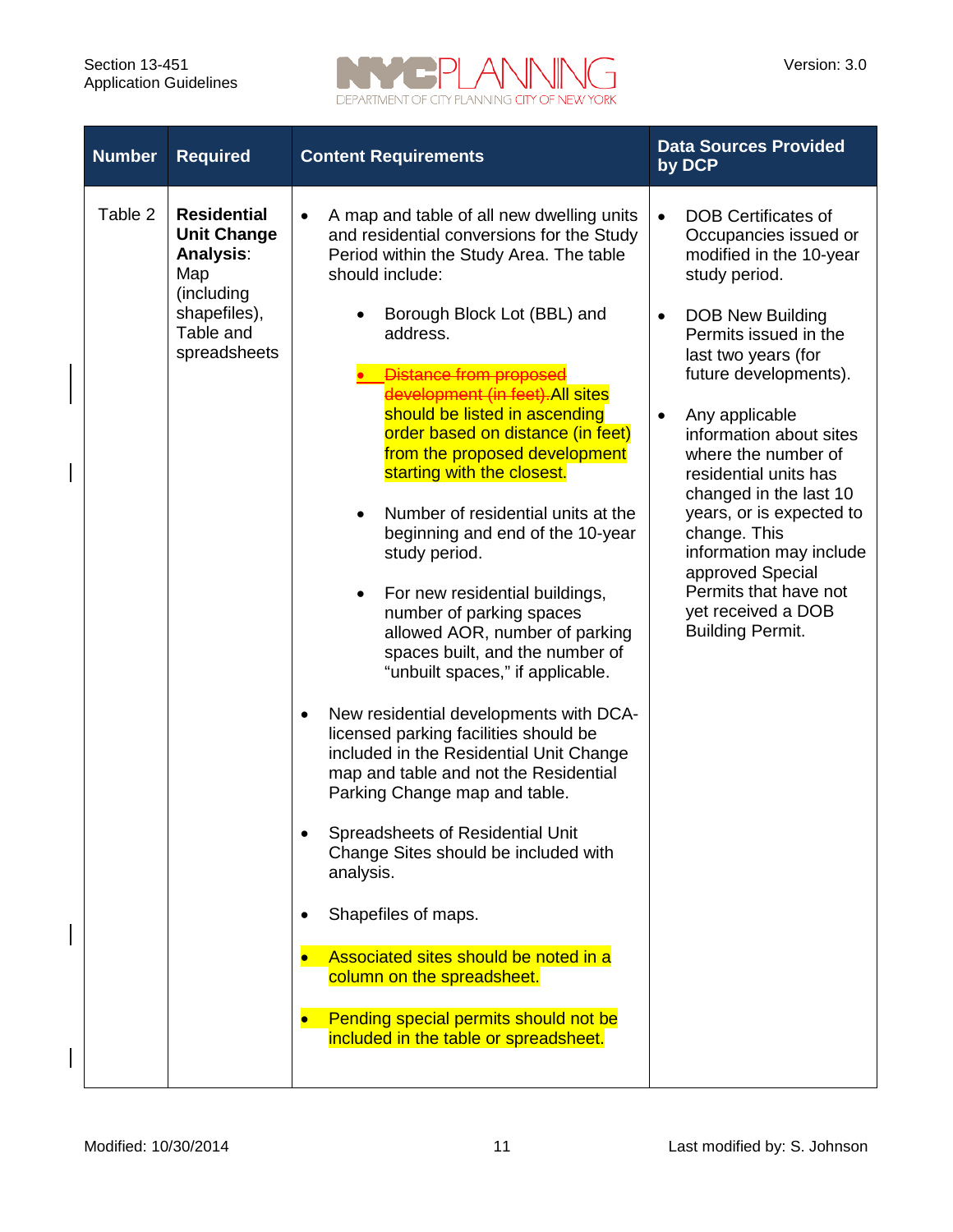

| <b>Number</b> | <b>Required</b>                                                                                                                                                                                                                                                                                                                                                                                                                                                                    | <b>Content Requirements</b>                                                                                                                                                                                                                                                       | <b>Data Sources Provided</b><br>by DCP |  |
|---------------|------------------------------------------------------------------------------------------------------------------------------------------------------------------------------------------------------------------------------------------------------------------------------------------------------------------------------------------------------------------------------------------------------------------------------------------------------------------------------------|-----------------------------------------------------------------------------------------------------------------------------------------------------------------------------------------------------------------------------------------------------------------------------------|----------------------------------------|--|
| 3             | <b>Residential</b><br>Change<br><b>Parking</b><br><b>Ratio</b>                                                                                                                                                                                                                                                                                                                                                                                                                     | Ratio of total change to residential<br>$\bullet$<br>parking spaces to change in residential<br>units in the Study Area and for the Study<br>Period.                                                                                                                              |                                        |  |
| 4             | <b>Special</b><br><b>Permit</b><br><b>Findings</b><br><b>Narrative</b>                                                                                                                                                                                                                                                                                                                                                                                                             | Narrative discusses how the proposed<br>residential parking is reasonable and not<br>excessive in relation to recent trends in<br>close proximity to the proposed<br>development by calculating the<br>Residential Growth Parking Ratio with<br>and without the proposed project. |                                        |  |
| 5             | List of one or more sites where unbuilt<br>as-of-right accessory parking spaces or<br>lost residential parking spaces are<br>"associated" with the proposed project<br><b>Associated</b><br>(cannot include previous associations of<br><b>Sites for</b><br>lost or unbuilt parking).<br><b>Proposed</b><br><b>Development</b><br>Applicant must first associate with itself<br>for unbuilt as-of-right residential parking<br>spaces attributable to the proposed<br>development. |                                                                                                                                                                                                                                                                                   |                                        |  |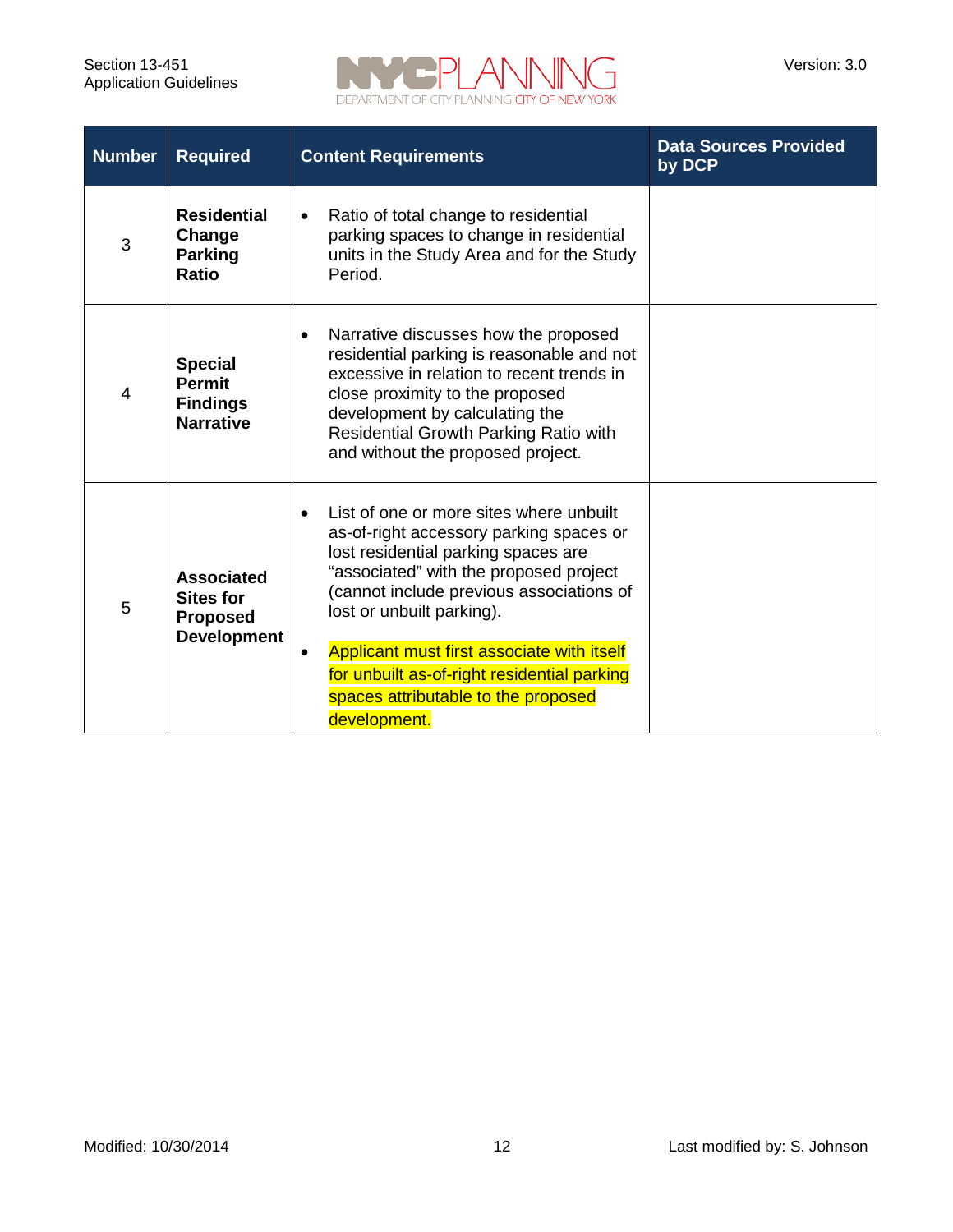

## **Table B. Required Drawings**

| <b>Number</b>  | <b>Required</b><br>Drawing(s)                                     | <b>Additional Content Requirements</b>                                                                                                                                                                                                                   | <b>Relevant Zoning</b><br><b>Section Nos.</b>                                                                |
|----------------|-------------------------------------------------------------------|----------------------------------------------------------------------------------------------------------------------------------------------------------------------------------------------------------------------------------------------------------|--------------------------------------------------------------------------------------------------------------|
| 1              | Area Map                                                          | Follow the general DCP format guidelines<br>for this document                                                                                                                                                                                            | $13-45(b)$                                                                                                   |
| $\overline{2}$ | <b>Ground Floor</b><br>Plan                                       | Follow the general DCP format guidelines<br>for this document<br>Ground floor for portions of the building<br>$\bullet$<br>If other zoning actions are a part of the<br>overall project, then a site plan consistent<br>with DCP guidelines is required. | Required to<br>memorialize the<br>conditions of<br>approval.<br>13-24-13-27;<br>$13 - 40$<br>$13-45(c)1 & 2$ |
| 3              | Below-grade or<br>Upper Floor Plan<br>- for all parking<br>levels | Follow the general DCP format guidelines<br>for this document                                                                                                                                                                                            | 13-24-13-27,                                                                                                 |
| 4              | Section(s)                                                        | Include dimension between zoning lot line<br>$\bullet$<br>and adjacent buildings                                                                                                                                                                         | 13-24-13-27,                                                                                                 |
| 5              | Elevation(s)                                                      | Follow the general DCP format guidelines<br>for this document                                                                                                                                                                                            | 13-45 $(c)$ 5                                                                                                |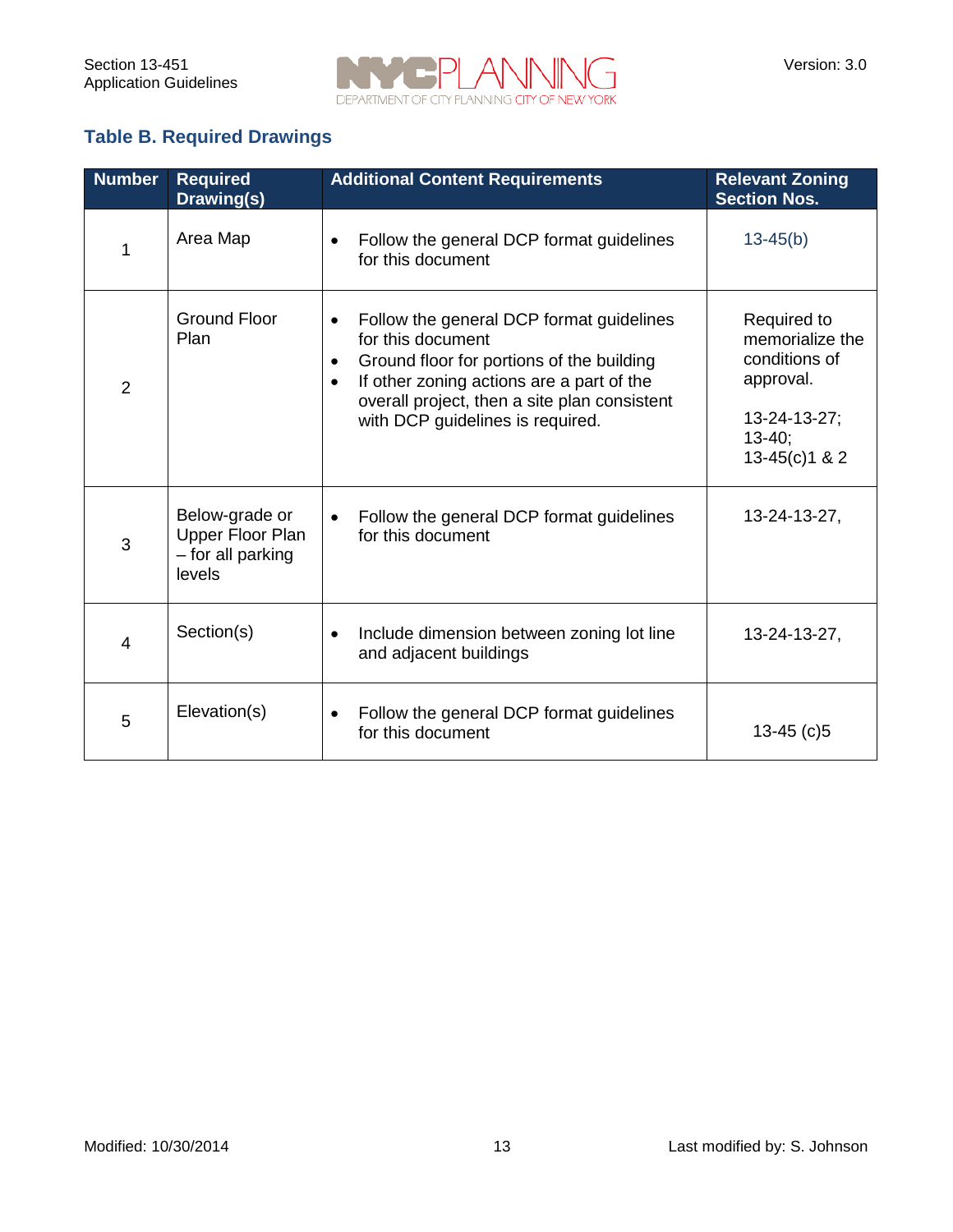

## **Table C. Additional Application Requirements**

| <b>Number</b>  | <b>Additional Application</b><br><b>Requirements</b> | <b>Description</b>                                                                                                                                                                                                                                                                     |
|----------------|------------------------------------------------------|----------------------------------------------------------------------------------------------------------------------------------------------------------------------------------------------------------------------------------------------------------------------------------------|
| 1              | LR Form                                              | Pages 1-2<br>If the owner/applicant is not signing on page 2,<br>include an owner's authorization letter.                                                                                                                                                                              |
| $\overline{2}$ | LR Form Attachment 2: Site<br>Data                   | Only required if the affected tax block and lots do not<br>fit on LR Form page 1                                                                                                                                                                                                       |
| 3              | Supplemental Form ZS/ZA/ZC                           | Include the full title of the ZR Section<br>Under TO MODIFY: these sections must be<br>$\bullet$<br>consistent with the zoning analysis.                                                                                                                                               |
| 4              | <b>Official Zoning Sectional Map</b>                 | Submit at 8.5x14" or 11x17"<br>Maps can be accessed online here:<br>$\bullet$<br>http://www.nyc.gov/html/dcp/html/zone/zonedex.shtml                                                                                                                                                   |
| 5              | DOF Tax Map(s)                                       | Submit at 11x17"<br>DCP will accept maps printed from the Library of Tax<br>$\bullet$<br>Maps or a hard copy from the Department of Finance<br>only. The maps can be accessed online and printed<br>from here: Digital Tax Map Library - New York City<br><b>Department of Finance</b> |
| 6              | LR Item 3: Description of<br>Proposal                | Follow general DCP guidelines for this document.<br>Under Actions Requested, describe all waivers and<br>$\bullet$<br>reference appropriate sections that are being<br>modified by the action.                                                                                         |
| 7              | Photos                                               | Follow the general DCP format guidelines for this<br>document.                                                                                                                                                                                                                         |